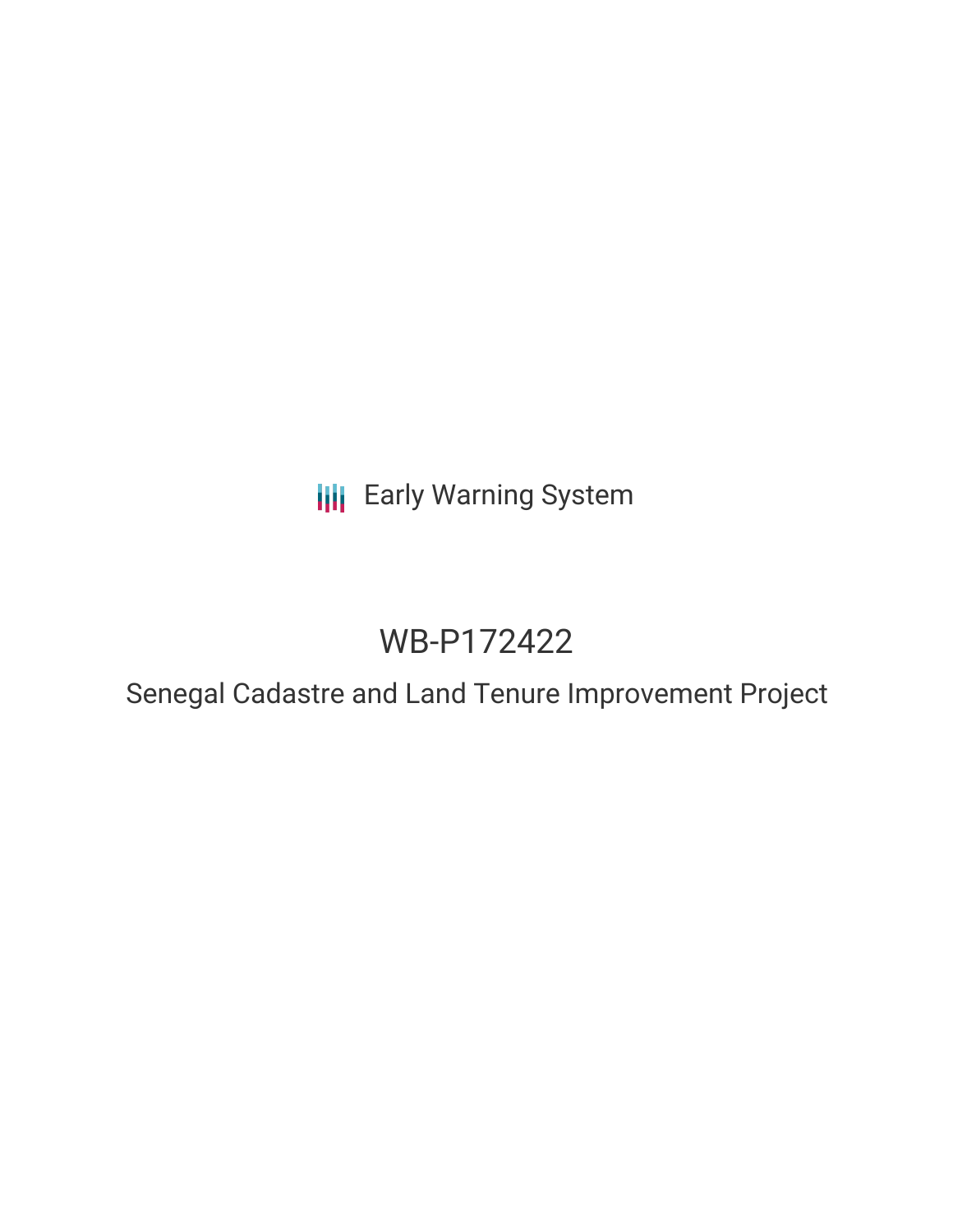

#### **Quick Facts**

| <b>Countries</b>               | Senegal                         |
|--------------------------------|---------------------------------|
| <b>Financial Institutions</b>  | World Bank (WB)                 |
| <b>Status</b>                  | Proposed                        |
| <b>Bank Risk Rating</b>        | U                               |
| <b>Voting Date</b>             | 2020-10-30                      |
| <b>Borrower</b>                | Ministry of Finances and Budget |
| <b>Sectors</b>                 | Law and Government              |
| <b>Investment Amount (USD)</b> | \$80.00 million                 |
| <b>Project Cost (USD)</b>      | \$80.00 million                 |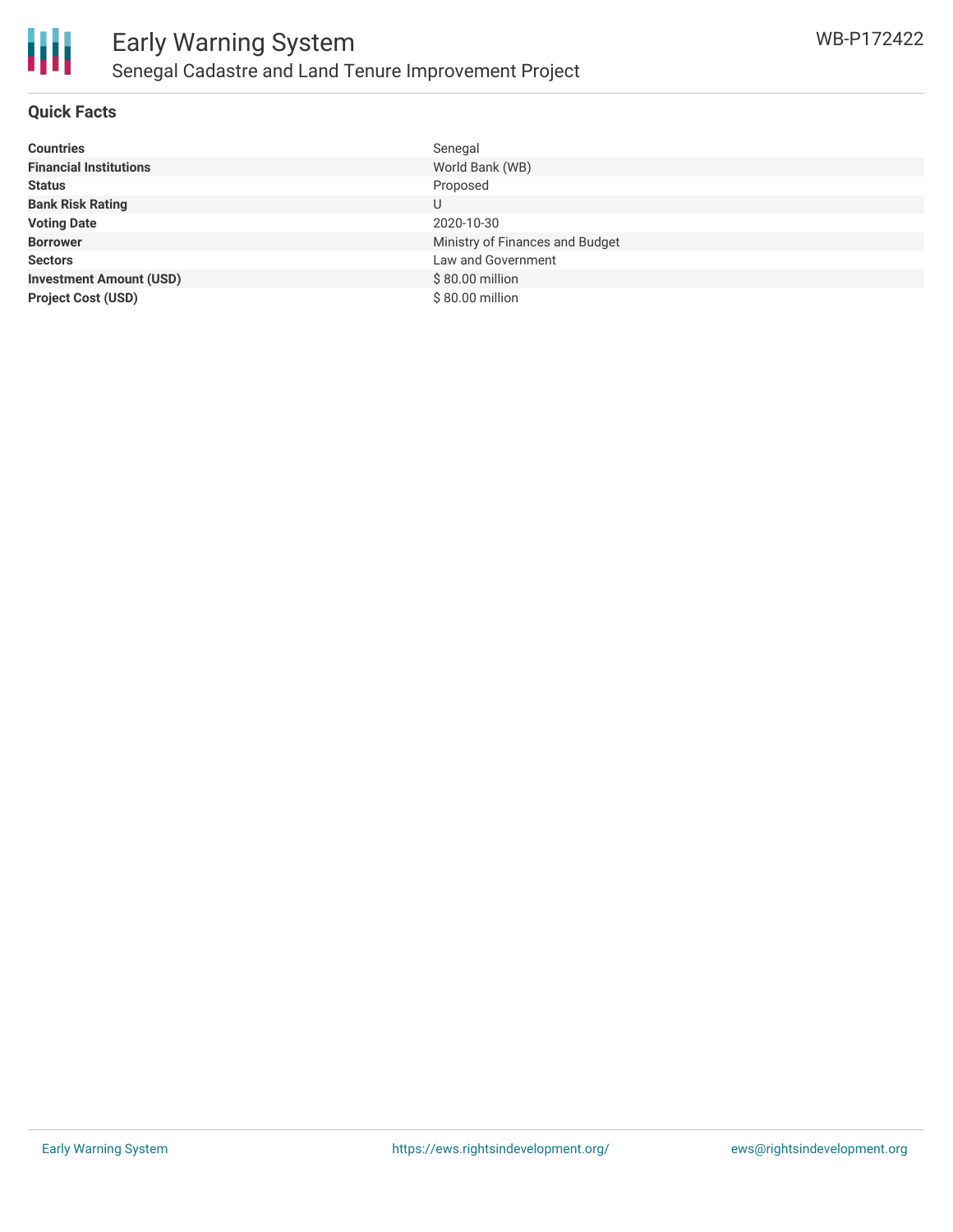

## **Project Description**

The proposed Project Development Objective is to strengthen the Government's capacity for the implementation of its cadastre at a national level; and to improve the land use and property rights registration system in selected areas.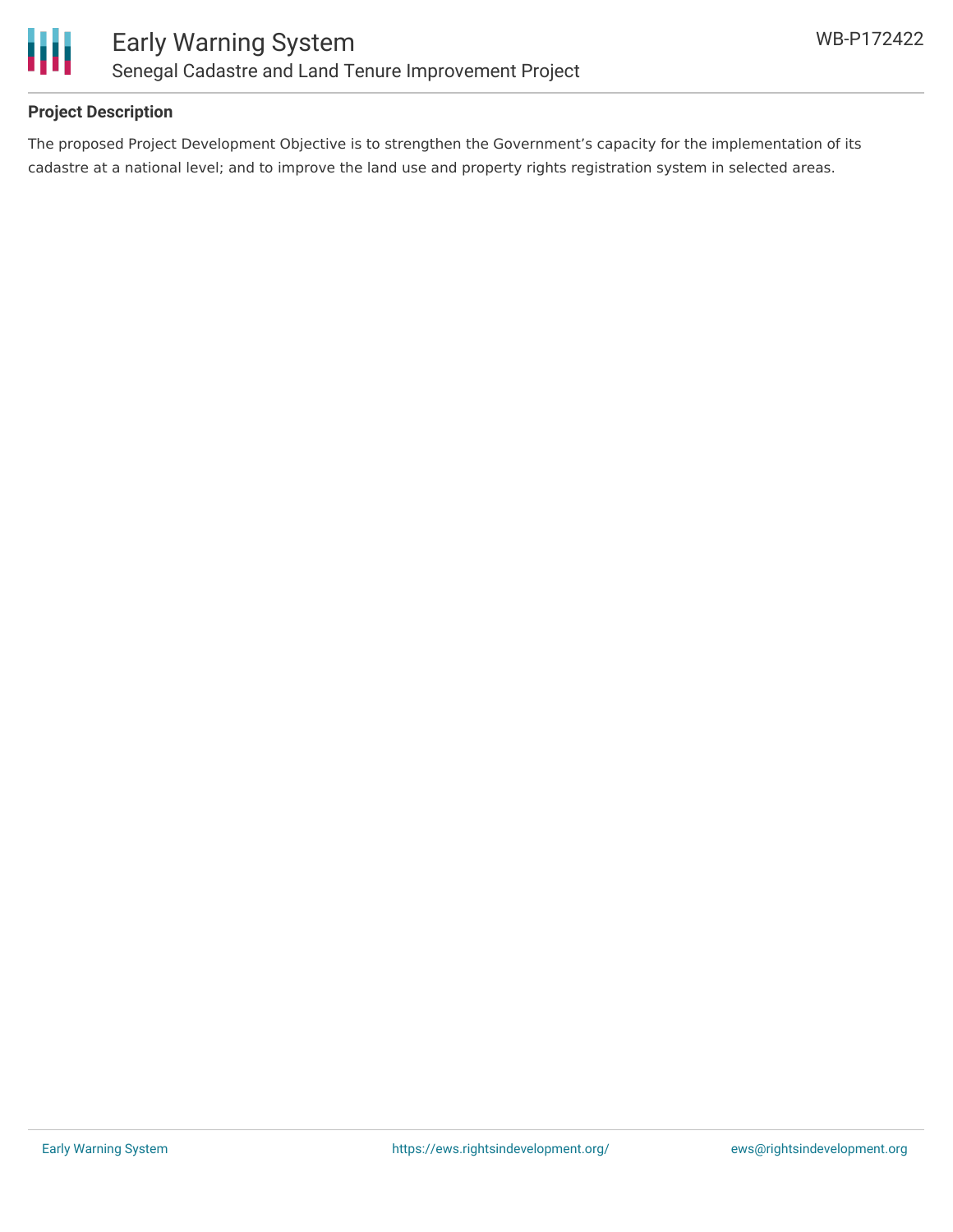

# Early Warning System Senegal Cadastre and Land Tenure Improvement Project

## **Investment Description**

World Bank (WB)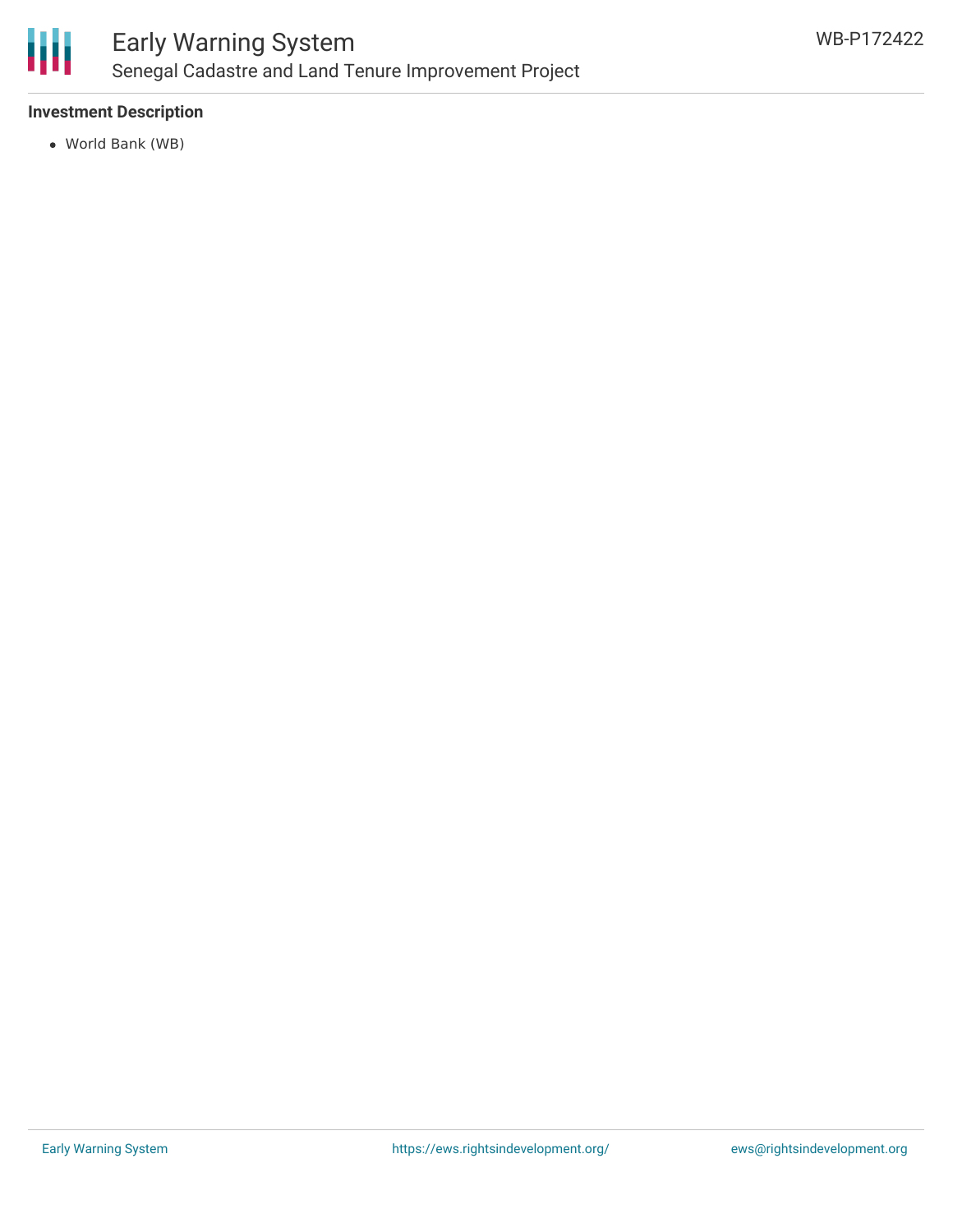

### **Contact Information**

Ministry of Finances and Budget Amadou Niang Coordonnateur de l'Inspection Générale des Finances amaniang14@gmail.com

Moustapha Mouhamadou Dia Land Technical Advisor of the Minister of Finances mmdia2004@yahoo.fr

#### ACCOUNTABILITY MECHANISM OF WORLD BANK

The World Bank Inspection Panel is the independent complaint mechanism and fact-finding body for people who believe they are likely to be, or have been, adversely affected by a World Bank-financed project. If you submit a complaint to the Inspection Panel, they may investigate to assess whether the World Bank is following its own policies and procedures for preventing harm to people or the environment. You can contact the Inspection Panel or submit a complaint by emailing ipanel@worldbank.org. You can learn more about the Inspection Panel and how to file a complaint at: http://ewebapps.worldbank.org/apps/ip/Pages/Home.aspx.